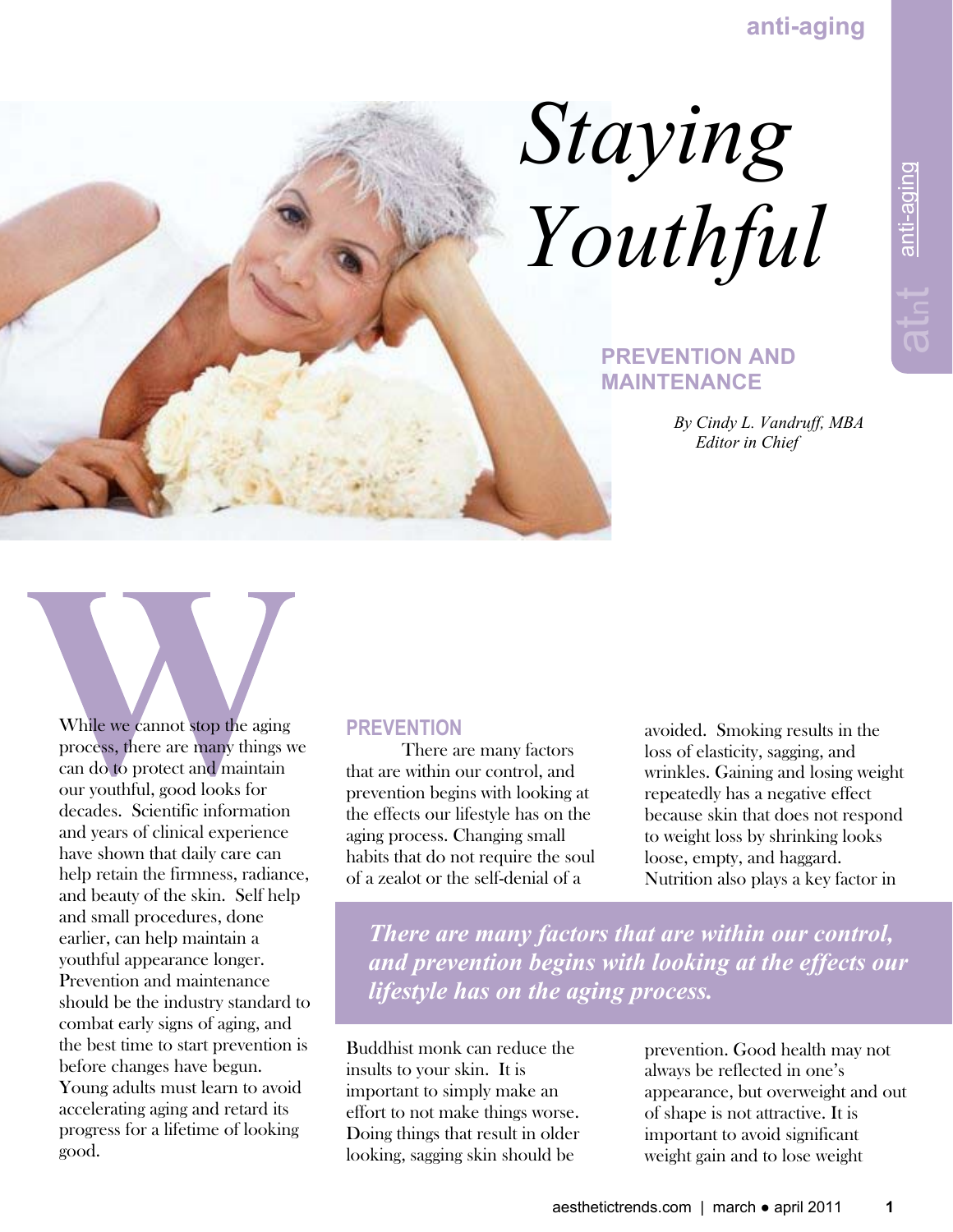

slowly. Being too thin and having hollow cheeks and thin skin make an adult look frail, weak, and old. Above all, strive to find your optimal weight and maintain it. Running excessively and high impact exercise also has a negative encourage production of new cells. This makes skin smoother and more youthful. It is also important to apply skin treatments and serums to clean, dry skin and to make sure the anti-oxidants are penetrating the skin. Vitamin C

*In the best of all possible worlds, the ultimate goal of prevention would be to teach young people how to learn to control aging before the signs appear.* 

effect on one's appearance. The loss of fat padding in the cheeks, as well as the constant rising and pounding down, lifts and pulls the facial skin away from the underlying muscles and bones and causes the skin to sag. Furthermore, facial exercises cause wrinkles and should never be done. It is also important to be careful not to passively stretch skin by doing things like propping your hand on your cheek or washing and applying products in a downward motion. Besides causing skin cancer, exposure to the sun is the primary accelerator of loosening and wrinkling of the skin. It causes pigment changes, sunspots, and other unsightly eruptions.

 Positive steps to prevent aging include following a good skin care regime that includes cleansing as well as using antioxidants and moisturizers. Toweling skin off briskly helps remove dead skin cells and allows healthy young cells to reach the surface. Alpha hydroxy acids are effective exfoliants that encourage the shedding of old cells and

 Melatonin allow a larger dose of and vitamin E are among the most potent antioxidants for treating the skin, but if they cannot get into the skin, they cannot work their magic. Products like Youth Corridor (www.youthcorridor.com) Antioxidant Boost Skin Serum with 10% Vitamin C, E, and antioxidants to penetrate through the keratinized layer of the skin. Moisturizers with a sun screen are a must to protect from the sun. If a sunscreen is used separately, it should be applied before the moisturizer so it can penetrate. Moisturizers force the cells of the superficial keratinized layer of the skin to retain water. There is nothing that is healthier about moisturized skin, but it does look better.

Since sun exposure is one of the biggest culprits in premature aging of the skin, managing it is vital. Wide-brimmed hats, sunscreen, and common sense are the most effective ways to deal with the sun. Sunscreens are either physical like Zinc, which act as a barrier to the sun, or chemical. Both are effective at protecting the skin from UVA and UVB rays.

## **MAINTENANCE**

 In the best of all possible worlds, the ultimate goal of prevention would be to teach young people how to learn to control aging before the signs appear. However, there are ways to help the great majority of people with visible signs of aging to reset the clock and start again. There are many skin care treatments available that will help maintain a youthful look that fall in the noninvasive or minimally invasive categories. Alpha hydroxy acid peels exfoliate the dead cell layers, encourage new cell growth, and eliminate superficial wrinkles and discoloration. Tretinoin is a derivative of vitamin A that, with regular use, causes some blemishes to disappear and, over

 the course of several weeks, fine wrinkles to diminish. It may also increase the ability to produce collagen. Injectables, deep peels, lasers, and minimally invasive procedures are also important treatments in maintaining a youthful appearance. Fillers and BOTOX<sup>®</sup> are usually the first anti-aging